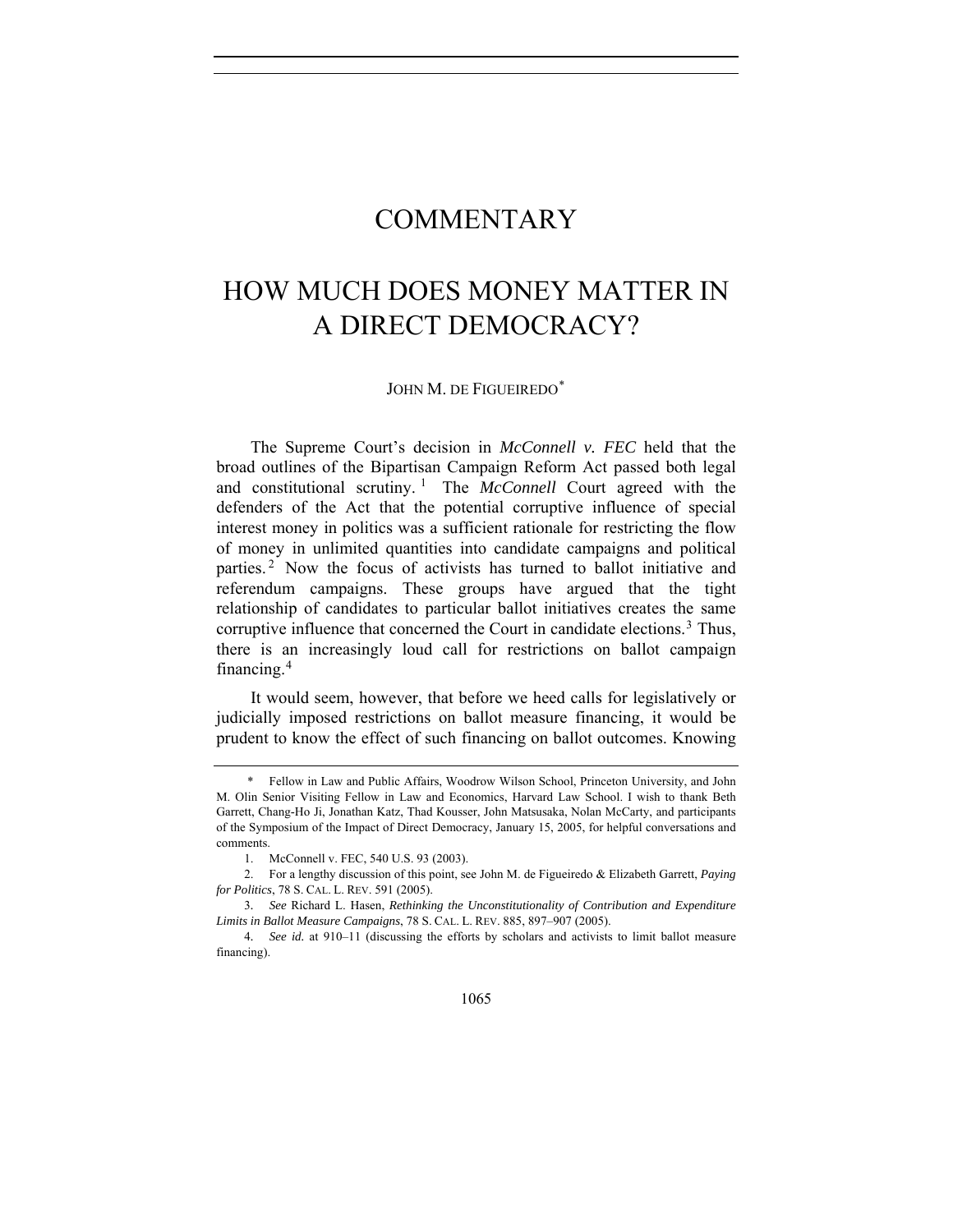the effect of money in ballot measure campaigns would not only provide legal scholars with an important piece of information regarding whether restrictions on money are warranted, but it would also aid in the construction of those restrictions should they be needed. This short paper provides an overview of the statistical literature examining the effect of money on ballot measure outcomes and analyzes the validity of the statistical analyses.

Social scientists have examined the question of ballot financing from a statistical perspective for over a decade. The canonical regression which is run is as follows:

## Vote Share<sub>i</sub> =  $\beta_0$  +  $\beta_1$ (\$For<sub>i</sub>) +  $\beta_2$ (\$Against<sub>i</sub>) +  $\gamma$ **X**<sub>*i*</sub> +  $\varepsilon_i$

where the dependent variable, Vote Share, is some measure of the ballot measure *i*'s outcome (such as the share of the winning vote), \$For is the amount of money spent in the campaign by proponents of the measure, \$Against is the amount of money spent in the campaign against the ballot initiative, and **X** is a matrix of variables related to the ballot question, such as the characteristics of the measure or the election, and  $\varepsilon_i$  is the error term. The parameters  $\beta_1$ ,  $\beta_2$ , and  $\gamma$  measure the effect of the independent variables on the dependent variable<sup>[5](#page-1-0)</sup> and are estimated by the regression analysis.

Many scholars have run the above regression, and the result has largely been the same across authors—namely that  $\beta_1$  (though often having a negative coefficient) is not statistically different from zero, while  $\beta_2$  is negative and statistically significant. [6](#page-1-1) That is, money spent against initiatives has an effect in reducing support for the ballot question, but money spent for an initiative has no statistical effect in increasing vote share (and may actually diminish support for the ballot question). Arthur Lupia and John Matsusaka summarized the current wisdom on ballot measure campaign finance as follows:

The general finding [in the literature] was that heavy spending against a measure tended to lead to the measure's defeat, whereas heavy spending

<sup>5.</sup>  $\beta_0$  is the constant.

<span id="page-1-1"></span><span id="page-1-0"></span><sup>6</sup>*. See* SHAUN BOWLER & TODD DONOVAN, DEMANDING CHOICES: OPINION, VOTING, AND DIRECT DEMOCRACY 147–63 (1998); ELISABETH R. GERBER, THE POPULIST PARADOX: INTEREST GROUP INFLUENCE AND THE PROMISE OF DIRECT LEGISLATION 101-20 (1999); Elizabeth Garrett & Elisabeth R. Gerber, *Money in the Initiative and Referendum Process: Evidence of Its Effects and Prospects for Reform*, *in* THE BATTLE OVER CITIZEN LAWMAKING 73, 85–87 (M. Dane Waters ed., 2001); Chang-Ho C. Ji, California's Direct Democracy 1976–1998: Predictors, Outcome, and Issues (1998) (unpublished manuscript presented at the Western Political Science Association Annual Meeting, 1998, on file with author).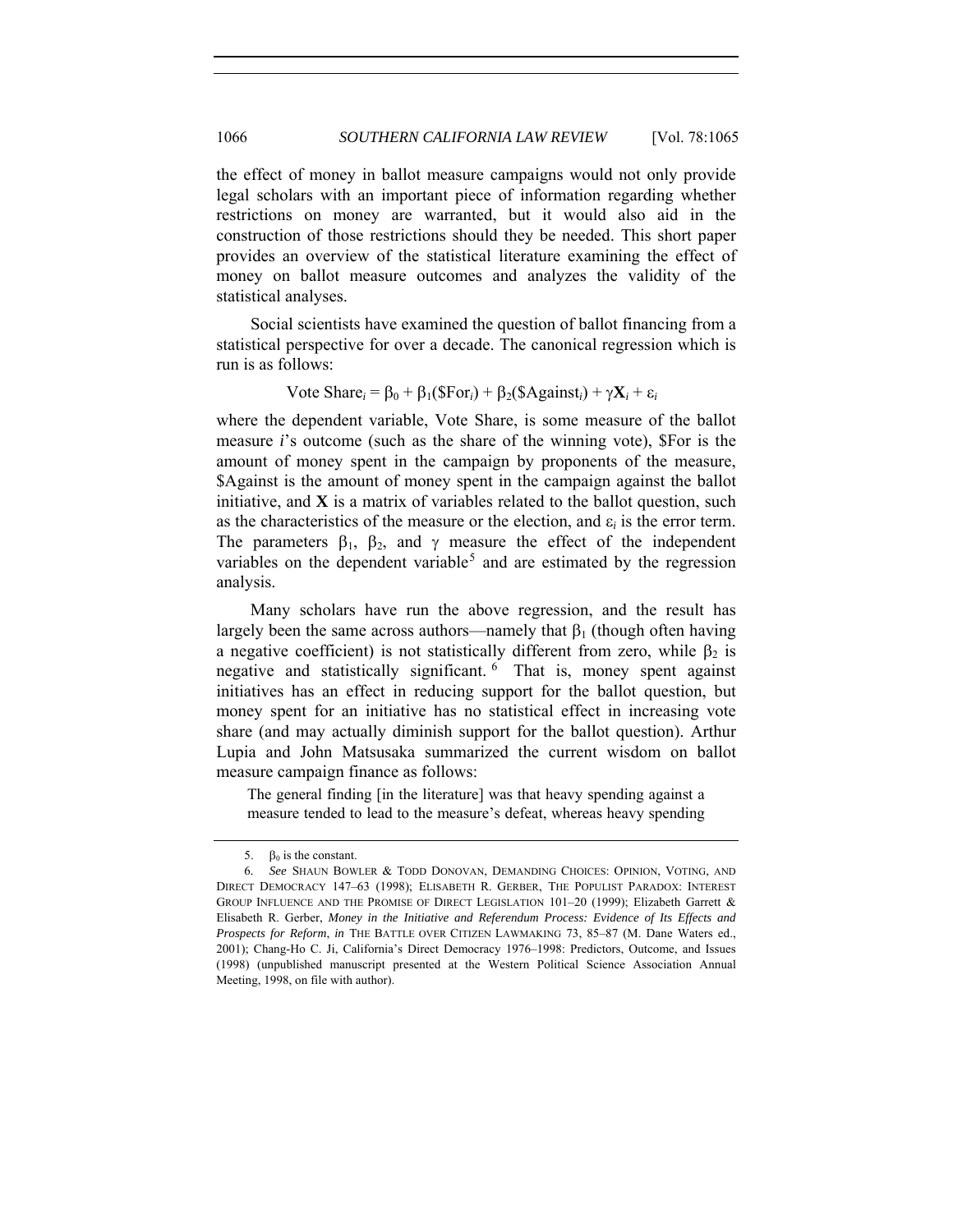in favor of a measure had minimal effect. That basic finding has held up well in studies using more sophisticated techniques.<sup>[7](#page-2-0)</sup>

This result raises serious questions. If these results are correct, why is the effect of spending on outcomes asymmetric? Moreover, why would anyone spend in support of the initiative if there is no, or even a negative, effect? The problem in this result lies in the fact that the analysis to date is likely incomplete. There are certainly factors omitted from the analysis that appear in the error term,  $\varepsilon$ <sub>i</sub>, that are correlated with the amount spent for and against the ballot initiative. For example, money is more likely to be spent when polling shows that the vote on a ballot measure is likely to be close. If a ballot measure has widespread support, there is little need to spend money; if a ballot measure is very unpopular, there is, again, little need to spend money, as the measure will likely fail. The problem in this specification of the regression is that the amount of money spent for and against a given ballot question is an endogenous choice variable that must be modeled, and not an exogenous variable as is assumed in the ordinary least squares regression that many previous authors have used. If one does not take into account this endogeneity, manifested by a correlation of the error term and the spending variables, the regression analysis will generate biased coefficients.

Thomas Stratmann, in his article *The Effectiveness of Money in Ballot Measure Campaigns*, recognizes this precise methodological problem in the literature. [8](#page-2-1) He very nicely explains the endogeneity and omitted variable bias problems that have plagued the empirical statistical literature on ballot questions to date. In his article, Stratmann seeks to correct the recurring statistical problems in the literature.

Rather than use a dataset on overall ballot question spending, Stratmann uses a dataset on the number of television advertisements and the amount spent on television advertising by the supporters and opponents of eighteen ballot questions in California from 2000 to 2004. In addition, Stratmann examines advertising on the county level, rather than on the state level as previous papers have done. In doing this, Stratmann is not only able to exploit cross-county variation in the data, but he is able to focus only on attempts by advocates and detractors to persuade the electorate through advertising on television. To control for the endogeneity and

<span id="page-2-0"></span> <sup>7.</sup> Arthur Lupia & John G. Matsusaka, *Direct Democracy: New Approaches to Old Questions*, 7 ANN. REV. POL. SCI. 463, 470 (2004) (citing Garrett & Gerber, *supra* note 6).

<span id="page-2-1"></span> <sup>8.</sup> Thomas Stratmann, *The Effectiveness of Money in Ballot Measure Campaigns*, 78 S. CAL. L. REV. 1041, 1055–55 (2005).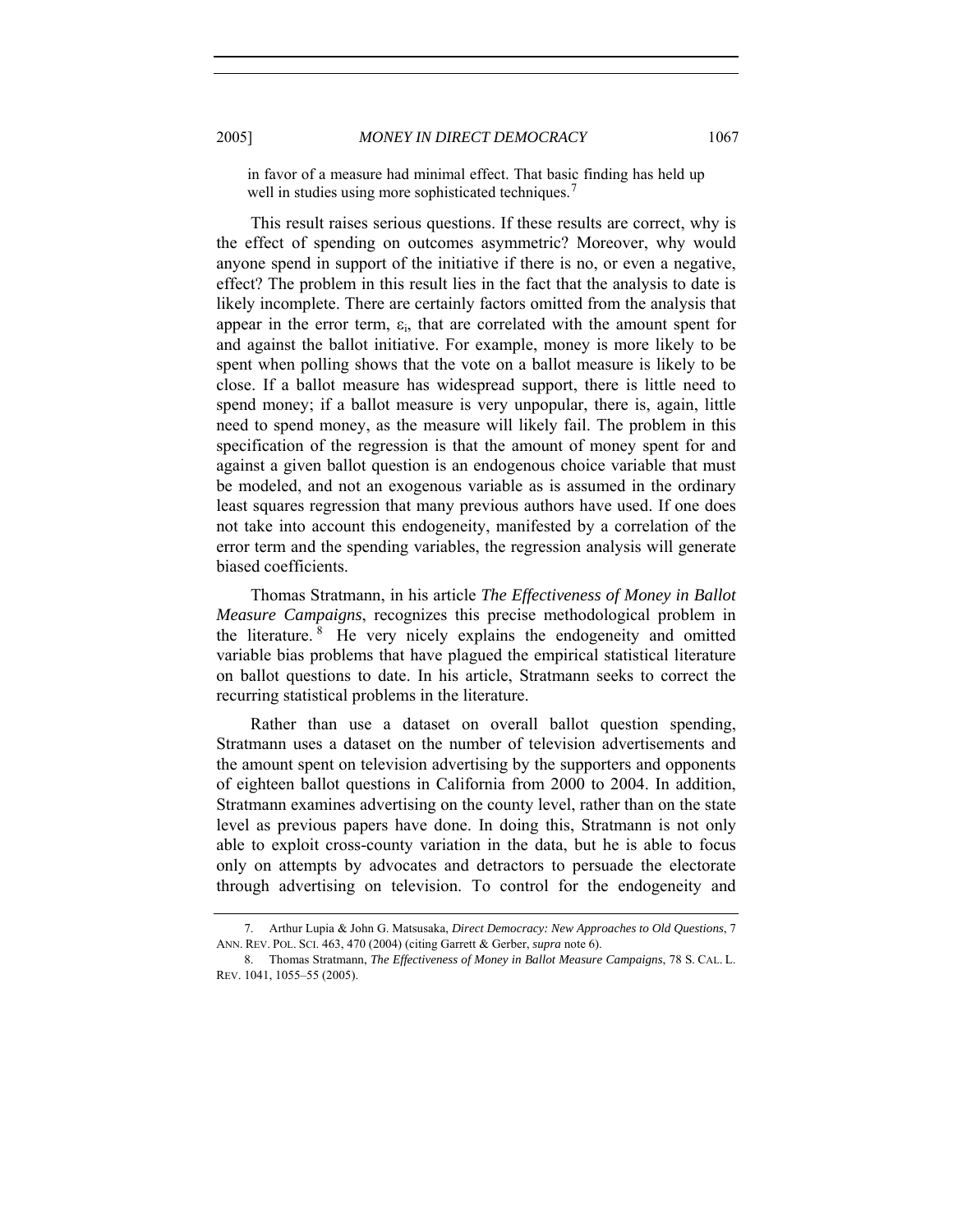omitted variable bias problem, the article uses county and ballot measure fixed effects.

Stratmann's findings are striking. First, using this data and controlling for the methodological problems as he does, he finds that both television advertising spending in support and against a ballot question have a statistically significant effect on the vote shares. That is, contrary to the previous literature, the article demonstrates both that  $\beta_1$  is positive and statistically significant and that  $\beta_2$  is negative and statistically significant. He also measures the substantive effect of money. He finds that the results imply that "100 extra advocacy television advertisements increase the ballot's vote percentage [in a county] by 1.2 percentage points, and the same number of opposition advertisements decreases this percentage by 0.6 percentage points."<sup>[9](#page-3-0)</sup> In explaining his finding, he notes that advocacy advertising is twice as effective as opposition advertising on a dollar-fordollar basis.

Note, however, that this substantive effect is somewhat small. The article shows that on average, 428 advocacy advertisements and 190 opposition advertisements occur in a given county during a given ballot initiative.[10](#page-3-1) Thus, 100 extra advertisements represents a 23% increase in advocacy advertising and 53% increase in negative advertising. Cast in this light, the effects that Stratmann finds in his article, though statistically significant, are quite small: a 23% increase in advocacy advertisements increases vote share by 1.2 percentage points, while a 53% increase in opposition advertisements decreases vote share by only 0.6 percentage points.

The fundamental question for the Stratmann analysis, however, is how well the county's and ballot initiative's fixed effects control for the endogeneity and omitted variable bias problems.

Yair Mundlak demonstrated theoretically that fixed effects can solve the endogeneity and omitted variable bias problems when the nature of endogeneity is specific to the actor and time-invariant.<sup>[11](#page-3-2)</sup> In the context of Stratmann's article, this would mean that county fixed effects solve the statistical problem if the willingness to support any given ballot measure by a county is time invariant. While one may reasonably believe that

<sup>9</sup>*. Id.* at 20; Stratmann, *supra* note 8, at 1055.

<sup>10</sup>*. Id.* at 1055.

<span id="page-3-2"></span><span id="page-3-1"></span><span id="page-3-0"></span> <sup>11.</sup> Yair Mundlak, *Estimation of Production and Behavioral Functions from a Combination of Cross-Section and Time-Series Data*, *in* MEASUREMENT IN ECONOMICS: STUDIES IN MATHEMATICAL ECONOMICS AND ECONOMETRICS 138 (1963).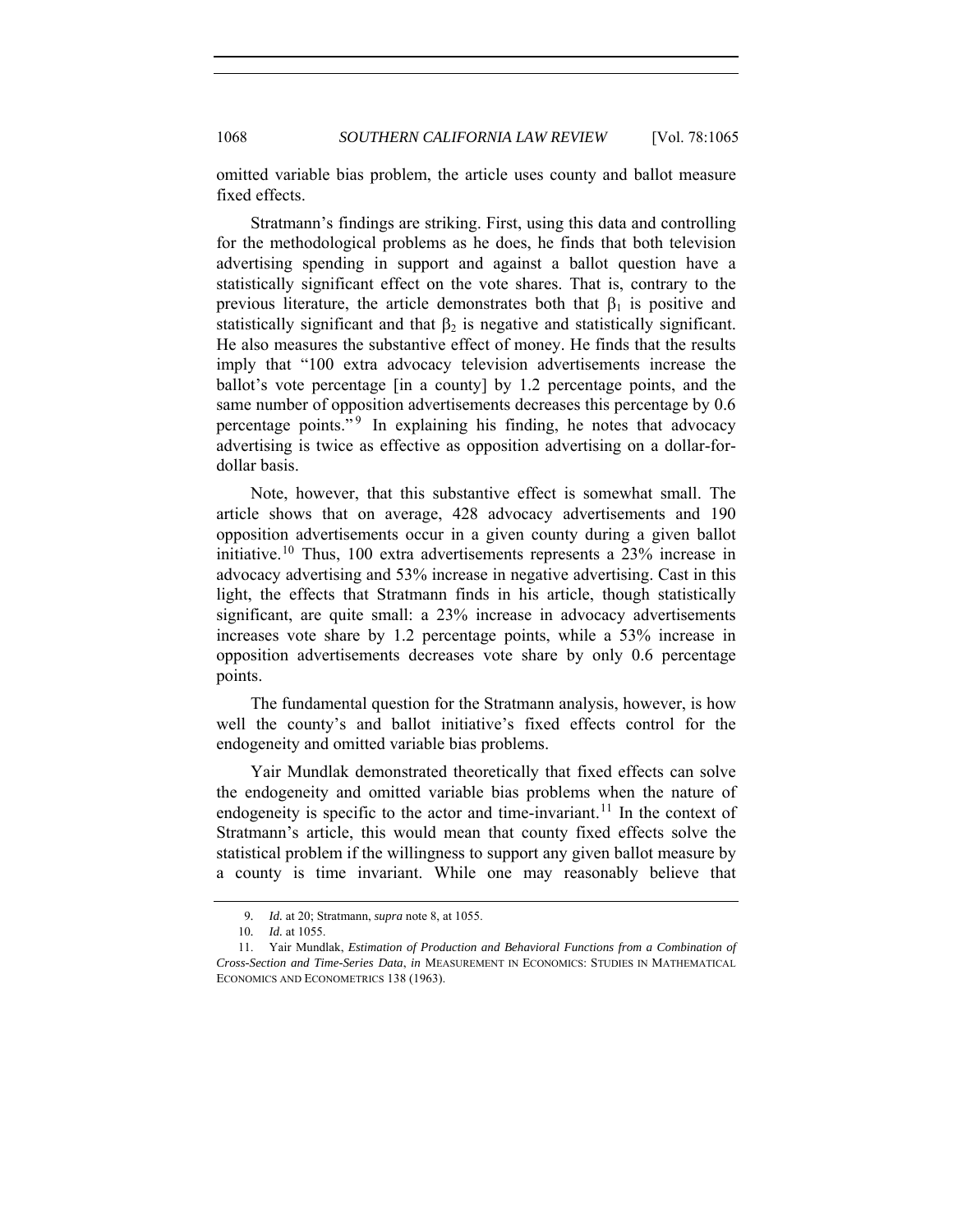preferences in a given county do not change appreciably over a four year period,<sup>[12](#page-4-0)</sup> county fixed effects will not solve the endogeneity problem if there is heterogeneity in underlying preferences for the status quo across ballot measure type within a county.

This is perhaps best explained by an example. Assume a Republicandominated county and imagine two types of ballot measures: one to cut taxes and one to substantially increase taxes. In the main results of Stratmann's article, the county has an underlying willingness to keep the status quo (or conversely, an underlying willingness to pass any given ballot measure). The county fixed effects imply that this county has an equal underlying willingness (because of preferences) to pass both of these measures and that advertising will be targeted in such a way to maximize the outcome. But clearly, in this example, the underlying willingness of this Republican county to pass tax cuts will be much higher than the underlying willingness of this county to pass substantial tax increases. That is, the underlying willingness of county *j* to pass ballot measure *i* will differ across ballot measures. County fixed effects will not solve the omitted variable and endogeneity problems if measures are of different types. Although preferences are time invariant within a county, the status quo bias of a county (or underlying willingness to pass any given ballot initiative) changes from ballot question to ballot question.

One natural reply to this critique is that the ballot fixed effects with county fixed effects solve this problem. Ballot fixed effects, the argument goes, will control for differences in ballot measures and allow us to solve the omitted variable bias problem. This argument, while appealing, is likely incomplete. Ballot fixed effects only allow one to control for differences in spending across counties within a ballot issue.

We can return to our example. Suppose we have our ballot measure to cut taxes. Democratic counties will be more likely to vote against the measure; Republican counties will be more likely to vote for the measure. If on the other hand, our ballot measure proposes to raise taxes, the opposite will be true. Ballot fixed effects do not allow us to identify how different counties react to different ballot measures, only how different counties react to the same ballot measure.

<span id="page-4-0"></span> <sup>12.</sup> Note that during the sample frame, the September 11 attacks occurred, there was a financial crisis in California, the Governor was recalled, and a new Governor was elected. It is quite plausible that even within a county in California, there were large changes in preferences during this time because of these exogenous events.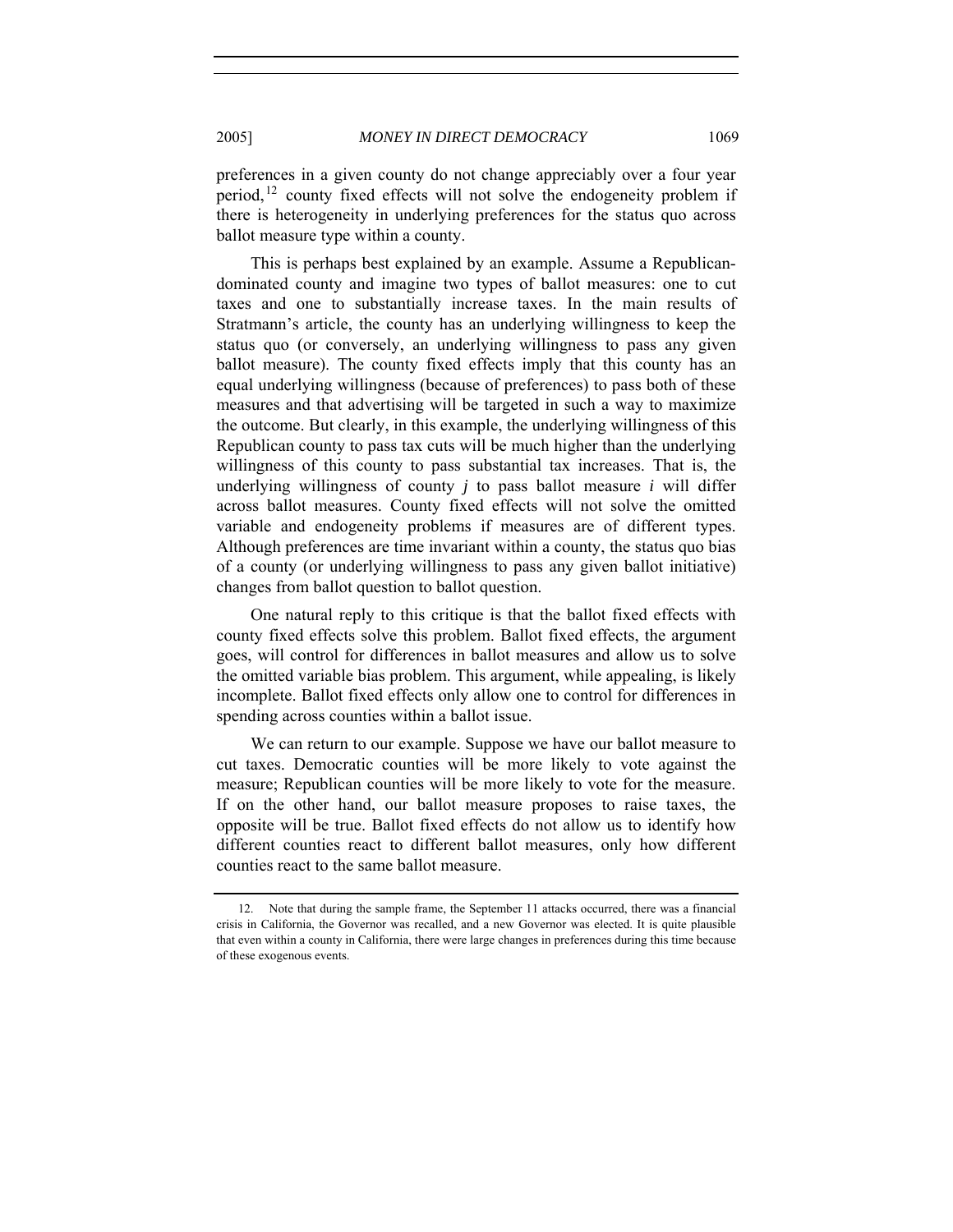To summarize, the problem is that county fixed effects control for differences in counties. Ballot fixed effects controls for differences in ballot questions. What is really needed here is to control for dimension *i* (ballot measures) and *j* (counties) simultaneously. One method of solving this is to interact all the county fixed effects with all the ballot fixed effects (for all combinations). This would allow one to control for the *i* and *j* dimensions simultaneously. Of course, this is infeasible because there are not enough degrees of freedom to estimate the parameters of such a model.

When faced with this problem, there are two practical ways to solve it. The first is to characterize the ballot initiatives according to underlying characteristics that are linked to the preferences for the status quo. For example, one could characterize the ballot questions as "conservative" or "liberal." Then, separate regressions can be run for the liberal and conservative measures. The willingness of a given voter to keep the status quo will be directly related to his or her preferences *relative* to the ideological leaning of the ballot measure. One can then examine how campaign spending will affect the willingness of a voting bloc, which is a given ideological distance from a ballot measure, to change the status quo.

This is precisely what Stratmann does in extensions to his analysis presented in Table 3.[13](#page-5-0) In a creative measure of the ideological makeup of a ballot measure, Stratmann uses the voting recommendations of the *Los Angeles Times* to determine whether an initiative is liberal or conservative.[14](#page-5-1) He then replicates his analysis and finds results similar to his previous analysis, though every dollar of advocacy advertising is then nearly three times as productive at determining the vote outcome as a dollar of opposition advertising.

 <sup>13.</sup> Stratmann, *supra* note 8, at 1057 tbl.3.

<span id="page-5-1"></span><span id="page-5-0"></span><sup>14</sup>*. See* Tim Groseclose & Jeff Milyo, A Measure of Media Bias (Dec. 2004) (unpublished manuscript, on file with author), *available at* http://www.polisci.ucla.edu/faculty/groseclose/ MediaBias.pdf. Tim Groseclose and Jeff Milyo have developed an ideology score for a number of major media outlets, including the *Los Angeles Times*. They found that the *Los Angeles Times* is a liberal-leaning newspaper. *See id.* at 39–40 tbls.3, 4. Stratmann examines his eighteen ballot measures and determines whether the *Los Angeles Times* recommends supporting or opposing the measure. If the *Los Angeles Times* supports the measure, it is considered liberal; if the *Los Angeles Times* opposes the measure, it is considered conservative. One small caution must be sounded. The Groseclose and Milyo scores refer to the ideological leaning of the news stories, not the editorial pages. Their study found, for example, that the news stories in the *Wall Street Journal* are quite liberal, even though its editorial pages are conservative. Thus, the added assumption in the Stratmann article is that the Groseclose and Milyo scores for news represent the ideological leanings of the editors of the newspaper who make the voting recommendations. This caveat, however, does not diminish the creativeness of the Stratmann approach.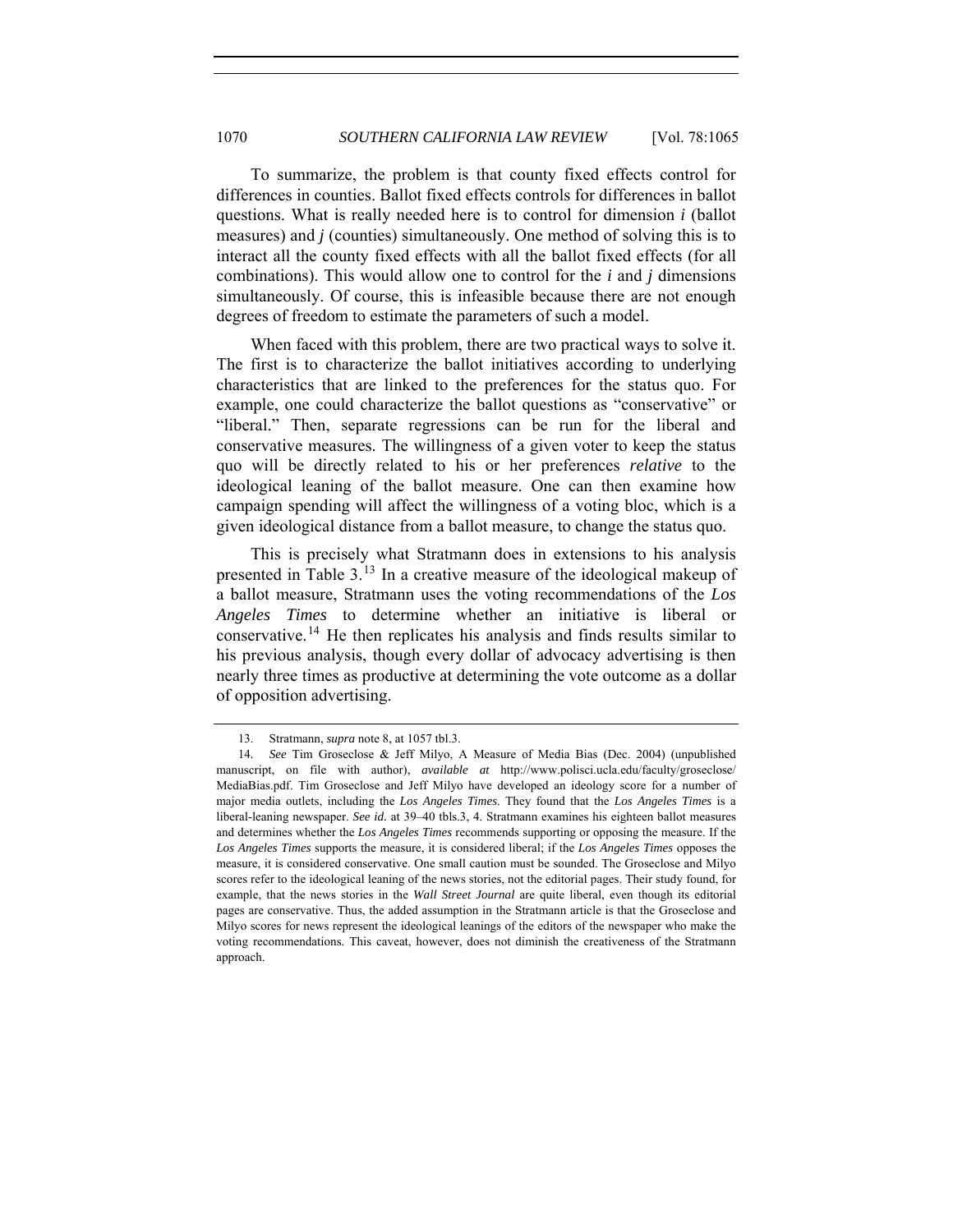2005] *MONEY IN DIRECT DEMOCRACY* 1071

While quite creative, and certainly a leap in the statistical analysis of ballot measure spending, even this analysis can at times have shortfalls. In particular, it bifurcates the analysis into liberal and conservative initiatives, but some initiatives may not be "liberal" or "conservative." For example, some "conservative" counties may be very willing to support gambling but not term limits, while other "conservative" counties may be willing to support term limits but not gambling. Thus, while the liberal and conservative labels do indeed buy us some traction on the problem, it is not a complete solution because it does not allow for strategic spending by allowing both *i* and *j* to vary simultaneously.

This then leads to our second method to solve this problem: instrumental variables in a two stage regression. Instrumental variables are variables that are correlated with \$For or \$Against in this case, and uncorrelated with the error term, ε. In more concrete terms, we seek variables that are directly correlated with \$For and \$Against, but are uncorrelated with the outcome of the vote on the ballot question (except through the spending variables). In the first stage, the researcher regresses \$For or \$Against on a series of independent variables, including the instrumental variable. This generates predicted values for the amount of money spent. In a second stage regression, the researcher then regresses the vote outcome on the predicted spending levels (from the first stage equation) and a series of independent variables to generate unbiased estimates of the effect of spending on vote outcome. One attractive feature of good instrumental variables is that they vary in both *i* and *j* simultaneously. Another way of saying this, in the context of the Stratmann article, is that they would vary across county and ballot initiative simultaneously, thus solving the omitted variable bias problem.

The challenge for scholars is to find good instruments. Good instruments are very difficult to find because the instrument must be directly correlated with spending but not directly correlated with ballot outcomes. In a work in progress, however, by John de Figueiredo, Chang Ho Ji, and Thad Kousser, instruments are being developed. [15](#page-6-0) In this project, the authors examine California ballot measures between 1976 and 1998 where there has been spending on both sides of the ballot question at

<span id="page-6-0"></span> <sup>15.</sup> John M. de Figueiredo, Chang-Ho Ji & Thad Kousser, Why Do Initiative Backers Waste Their Money? Revisiting the Research on Campaign Spending and Direct Democracy (Apr. 2005) (unpublished manuscript presented at the Conference on Direct Democracy in the West: Historical Roots and Political Realities, Stanford University, April 14–15, 2005, on file with author).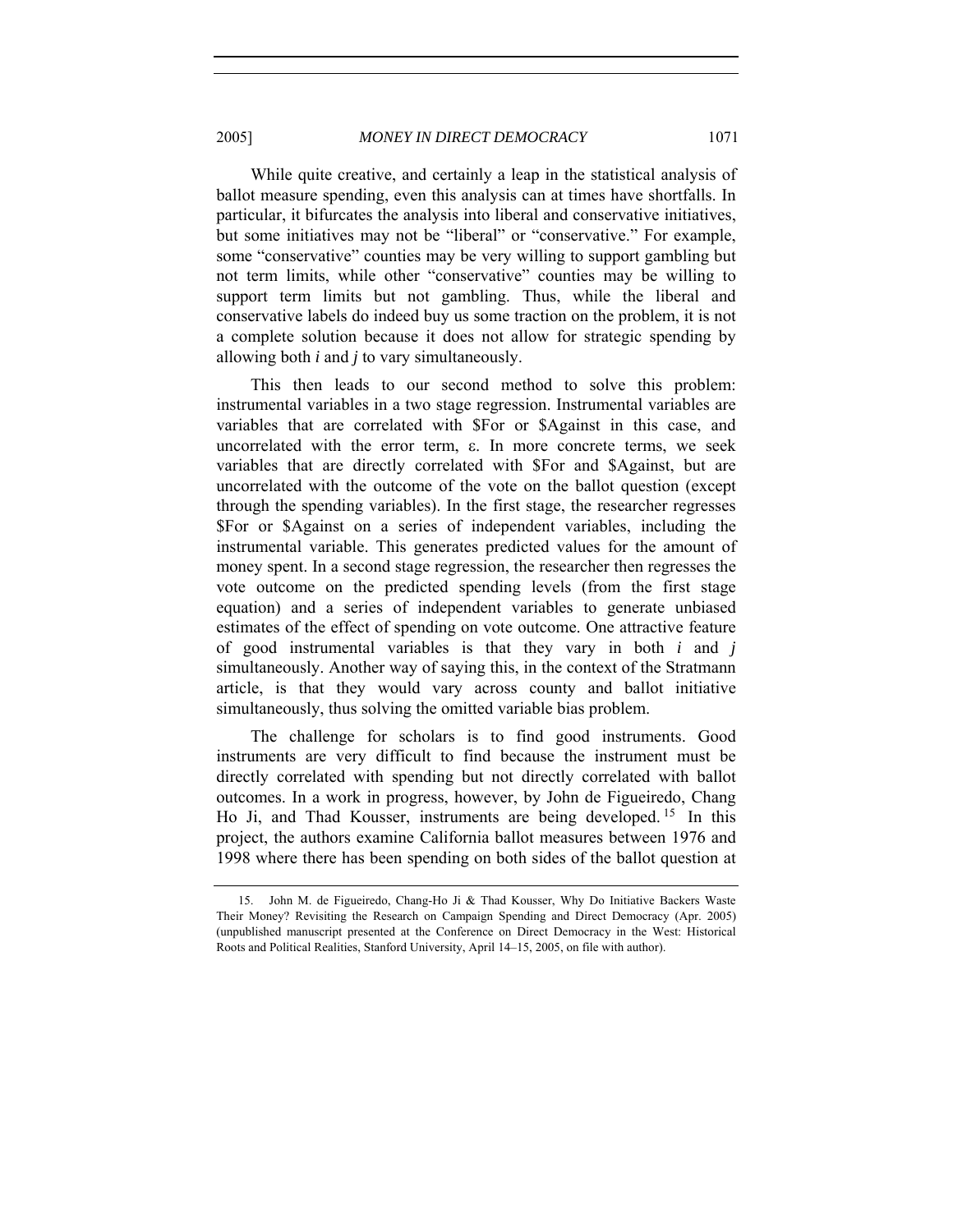the state level.[16](#page-7-0) Recognizing the same endogeneity and omitted variable bias problem as Stratmann, the authors have developed an instrumental variables approach to the problem. One set of possible instruments is to identify the scope and size of economic benefit and cost to industry of the ballot measure.<sup>[17](#page-7-1)</sup> For example, take California Proposition 1A, which allows the governor to negotiate directly with Indian tribes to expand their gambling operations. With such authority, the governor will likely allow Indian tribes to substantially expand their profitable gambling operations in California.[18](#page-7-2) The benefit to Indian tribes will be fairly large (estimated in the billions of dollars) and very concentrated (a handful of Indian tribes will see most of the benefit of the proposition). Although others may benefit, the bulk of the benefit accrues to the Indian tribes. This suggests Indian tribes and casinos will have a strong incentive to spend money in support of the proposition because they are able to overcome a serious collective action problem.

The willingness and ability of corporations and business entities to overcome the collective action problem is likely to be correlated with the amount of money spent either for or against a ballot initiative, but is unlikely to be directly correlated with the vote outcome (except through the spending mechanism) because corporations do not vote. Thus, this would seem to be a good candidate for an instrumental variable. In their work, de Figueiredo, Ji, and Kousser have used instrumental variables to examine the effect of spending on ballot outcomes. The initial results are mixed on the validity of these instruments. Despite this, the overall results of the instrumental variables analysis are broadly consistent with the Stratmann findings. Although the authors' work is still in progress, this project illustrates that instrumental variables to control for ballot measure campaign spending, while difficult to identify, are not entirely elusive.

Stratmann is one of the academic leaders in the study of campaign finance. It would be difficult to write a paper on the subject without citing his work. His recognition of the endogeneity and omitted variable bias problem in the literature on ballot measures is a substantial contribution to the literature. This problem has plagued all previous work in the field (that I have examined). His approach of using fixed effects to address this

<span id="page-7-0"></span><sup>16</sup>*. See id.* at 15–16. While the authors do develop instrumental variables at the state level, they would not be valid at the county level as would be required in the Stratmann dataset. Nevertheless, they do provide some guidance as to how one might think about new instruments.

<sup>17</sup>*. See id.* at 17–18.

<span id="page-7-2"></span><span id="page-7-1"></span> <sup>18.</sup> The state will likely receive substantial tax revenue from any compact, but Indian tribes will also likely see substantial surplus despite the taxes.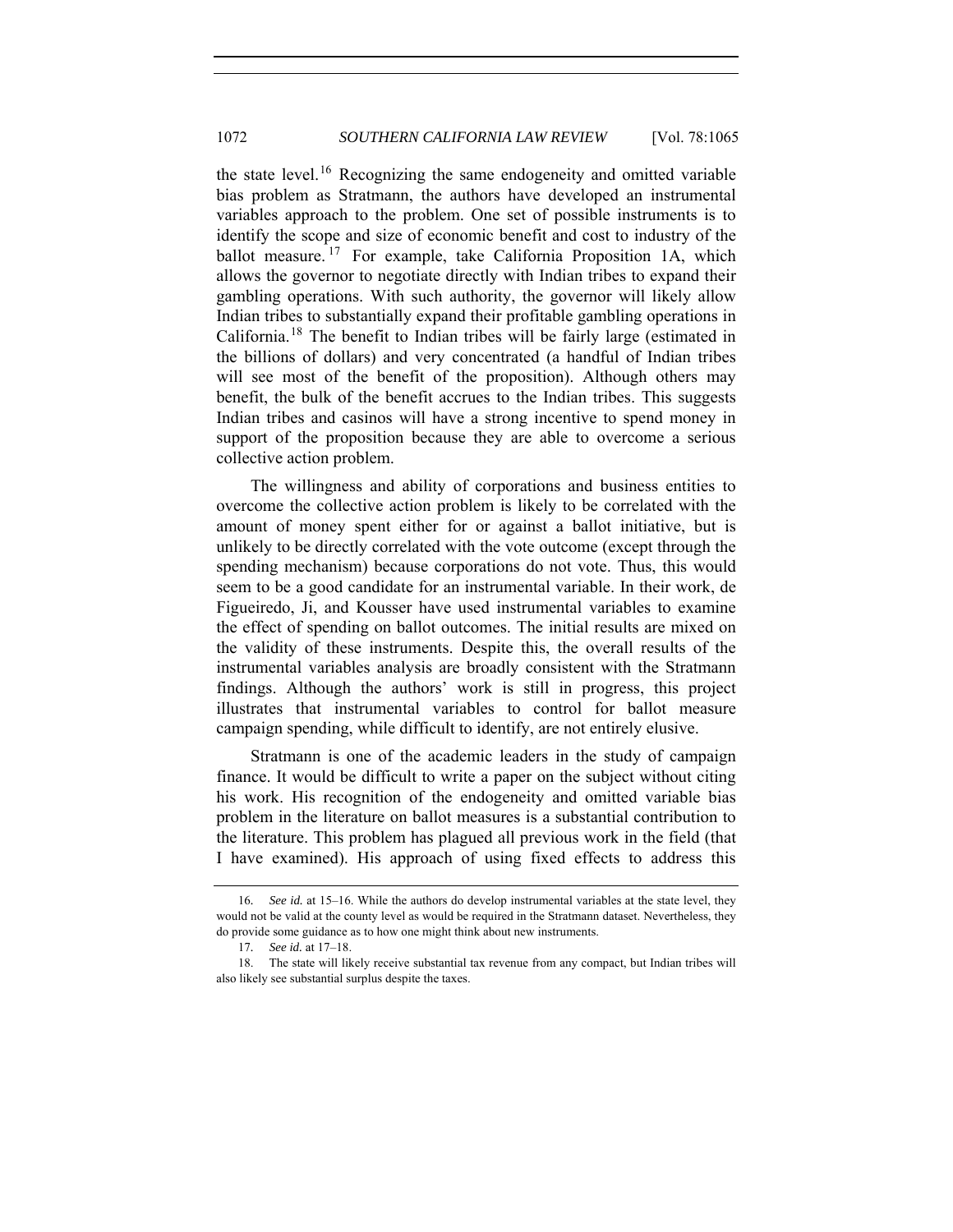problem provides a partial solution. His extension of separating the liberal and conservative measures provides a more complete solution. These methodological innovations in the empirical analysis on ballot measure financing are vast leaps in understanding how money affects ballot measure outcomes. A fixed effects approach *with* instrumental variables, however, will allow us to address this problem more comprehensively and would seem to be a worthy goal for scholars of this literature.<sup>[19](#page-8-0)</sup> More generally, papers that recognize the omitted variable bias and endogeneity problem in the literature and attempt to correct it will raise the debate on campaign finance on ballot measures to a much higher level and allow more serious discourse on the subject to guide the Supreme Court's rulemaking. We can only encourage this kind of work to determine how much money truly matters in a direct democracy.

<span id="page-8-0"></span> <sup>19.</sup> Stratmann is clearly a proponent of this agenda. *See* Stratmann, *supra* note 8, at 1052 n.43, 1061.